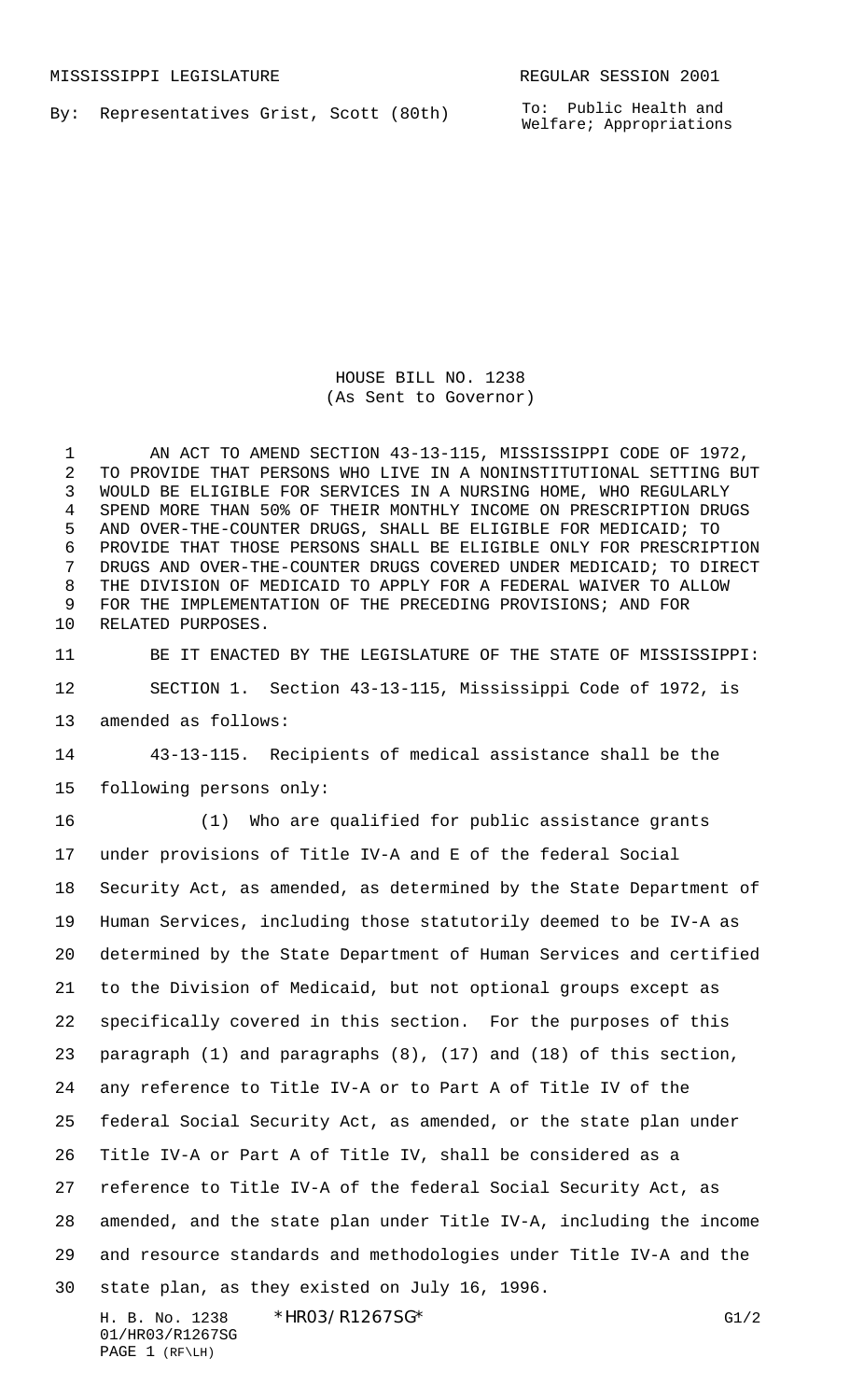(2) Those qualified for Supplemental Security Income (SSI) benefits under Title XVI of the federal Social Security Act, as amended. The eligibility of individuals covered in this paragraph shall be determined by the Social Security Administration and certified to the Division of Medicaid.

(3) [Deleted]

(4) [Deleted]

 (5) A child born on or after October 1, 1984, to a woman eligible for and receiving medical assistance under the state plan on the date of the child's birth shall be deemed to have applied for medical assistance and to have been found eligible for such assistance under such plan on the date of such birth and will remain eligible for such assistance for a period of one (1) year so long as the child is a member of the woman's household and the woman remains eligible for such assistance or would be eligible for assistance if pregnant. The eligibility of individuals covered in this paragraph shall be determined by the State Department of Human Services and certified to the Division of Medicaid.

 (6) Children certified by the State Department of Human Services to the Division of Medicaid of whom the state and county human services agency has custody and financial responsibility, and children who are in adoptions subsidized in full or part by the Department of Human Services, who are approvable under Title XIX of the Medicaid program.

H. B. No. 1238 \*HR03/R1267SG\* 01/HR03/R1267SG PAGE 2 (RF\LH) (7) (a) Persons certified by the Division of Medicaid who are patients in a medical facility (nursing home, hospital, tuberculosis sanatorium or institution for treatment of mental diseases), and who, except for the fact that they are patients in such medical facility, would qualify for grants under Title IV, supplementary security income benefits under Title XVI or state supplements, and those aged, blind and disabled persons who would not be eligible for supplemental security income benefits under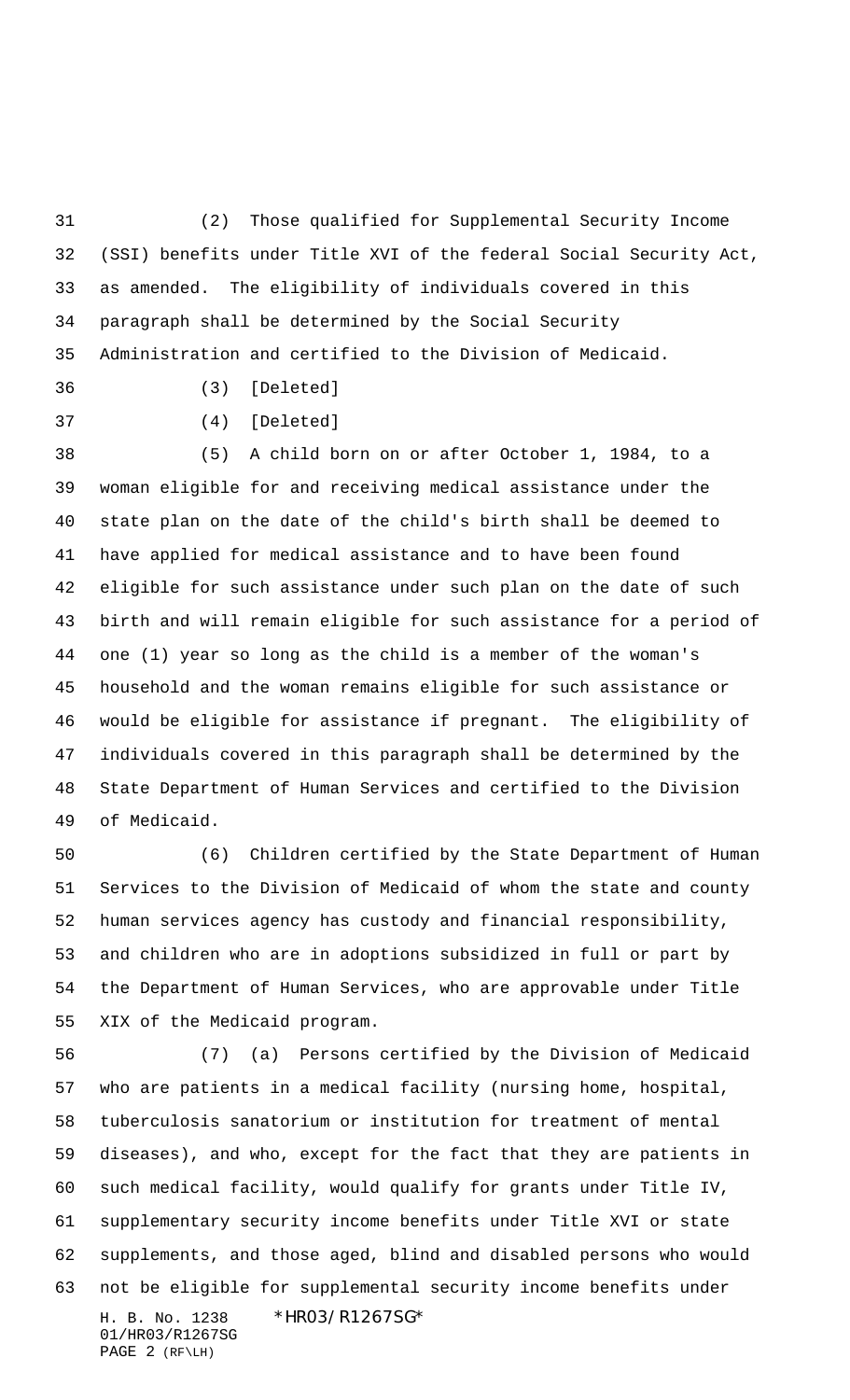Title XVI or state supplements if they were not institutionalized in a medical facility but whose income is below the maximum standard set by the Division of Medicaid, which standard shall not exceed that prescribed by federal regulation;

 (b) Individuals who have elected to receive hospice care benefits and who are eligible using the same criteria and special income limits as those in institutions as described in subparagraph (a) of this paragraph (7).

 (8) Children under eighteen (18) years of age and pregnant women (including those in intact families) who meet the AFDC financial standards of the state plan approved under Title IV-A of the federal Social Security Act, as amended. The eligibility of children covered under this paragraph shall be determined by the State Department of Human Services and certified to the Division of Medicaid.

(9) Individuals who are:

 (a) Children born after September 30, 1983, who have not attained the age of nineteen (19), with family income that does not exceed one hundred percent (100%) of the nonfarm official poverty line;

 (b) Pregnant women, infants and children who have not attained the age of six (6), with family income that does not exceed one hundred thirty-three percent (133%) of the federal 87 poverty level; and

 (c) Pregnant women and infants who have not attained the age of one (1), with family income that does not exceed one hundred eighty-five percent (185%) of the federal poverty level.

 The eligibility of individuals covered in (a), (b) and (c) of this paragraph shall be determined by the Department of Human Services.

H. B. No. 1238 \*HR03/R1267SG\* 01/HR03/R1267SG PAGE 3 (RF\LH) (10) Certain disabled children age eighteen (18) or under who are living at home, who would be eligible, if in a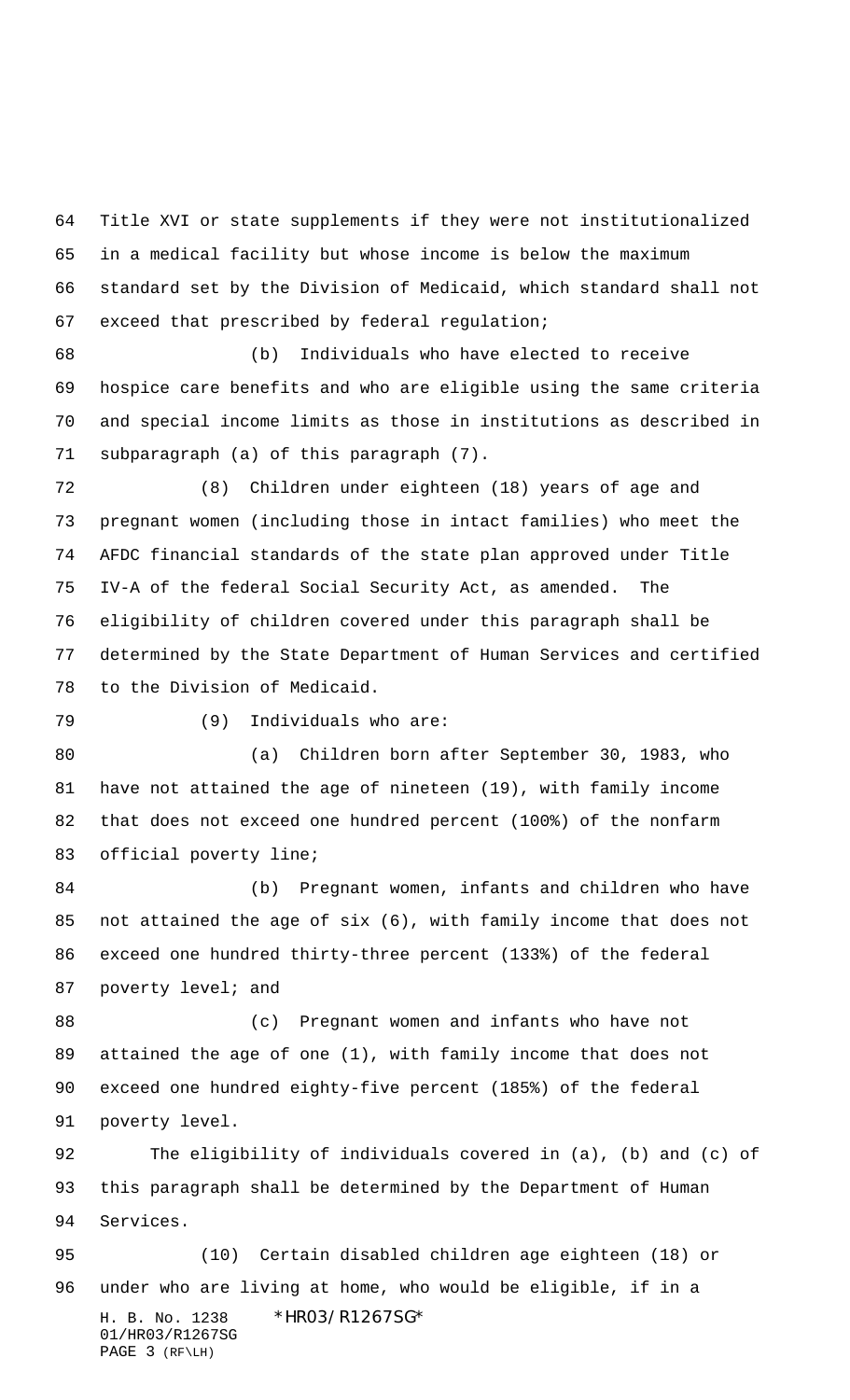medical institution, for SSI or a state supplemental payment under Title XVI of the federal Social Security Act, as amended, and therefore for Medicaid under the plan, and for whom the state has made a determination as required under Section 1902(e)(3)(b) of the federal Social Security Act, as amended. The eligibility of individuals under this paragraph shall be determined by the Division of Medicaid.

 (11) Individuals who are sixty-five (65) years of age or older or are disabled as determined under Section 1614(a)(3) of the federal Social Security Act, as amended, and who meet the following criteria:

 (a) Until December 31, 1999, whose income does not exceed one hundred percent (100%) of the nonfarm official poverty line as defined by the Office of Management and Budget and revised annually, and from and after January 1, 2000, whose income does not exceed one hundred thirty-five percent (135%) of the nonfarm official poverty line as defined by the Office of Management and Budget and revised annually.

 (b) Whose resources do not exceed two hundred percent (200%) of the amount allowed under the Supplemental Security Income (SSI) program.

 The eligibility of individuals covered under this paragraph shall be determined by the Division of Medicaid, and such individuals determined eligible shall receive the same Medicaid services as other categorical eligible individuals.

 (12) Individuals who are qualified Medicare beneficiaries (QMB) entitled to Part A Medicare as defined under Section 301, Public Law 100-360, known as the Medicare Catastrophic Coverage Act of 1988, and whose income does not exceed one hundred percent (100%) of the nonfarm official poverty line as defined by the Office of Management and Budget and revised annually.

H. B. No. 1238 \*HRO3/R1267SG\* 01/HR03/R1267SG PAGE 4 (RF\LH)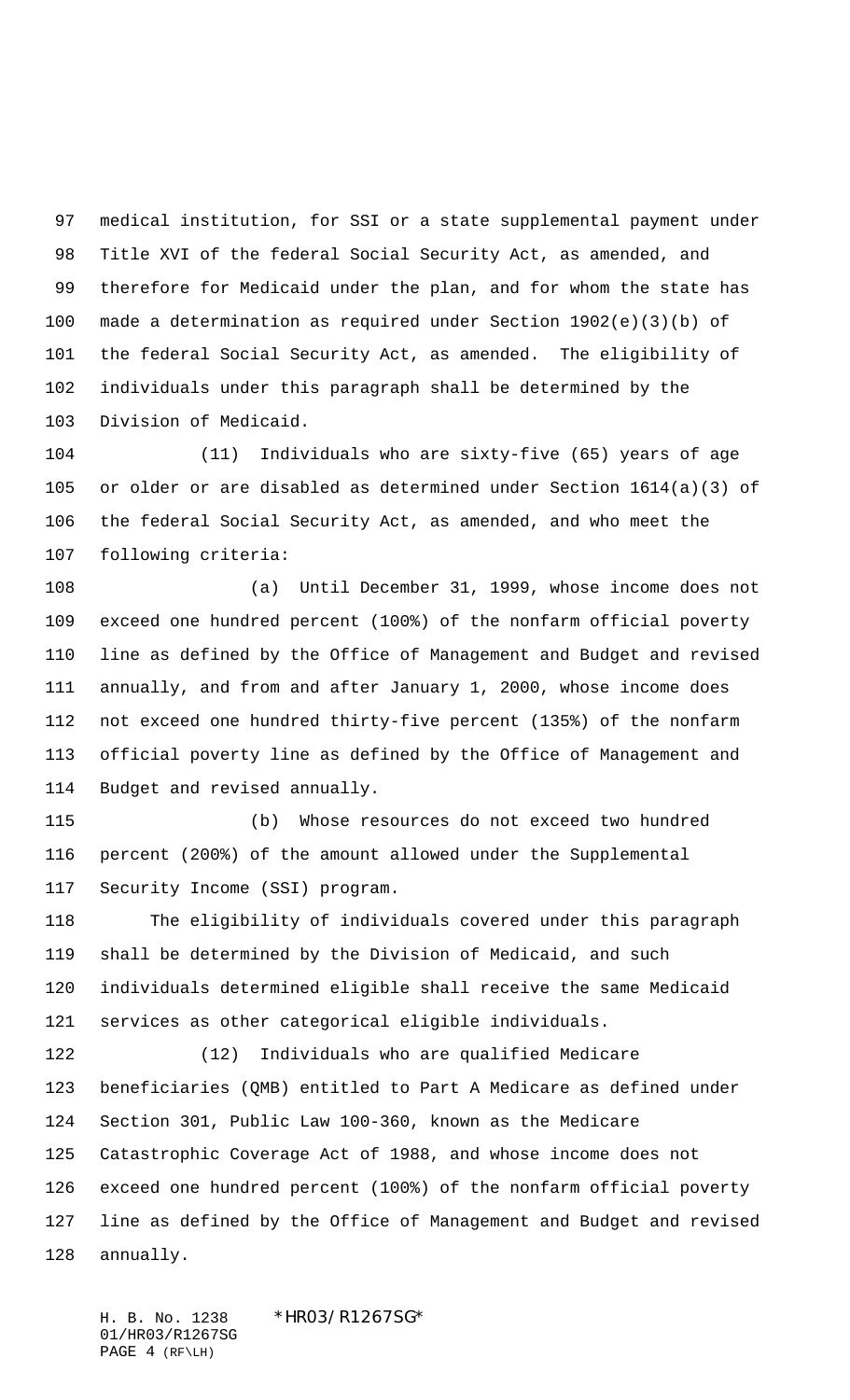The eligibility of individuals covered under this paragraph shall be determined by the Division of Medicaid, and such individuals determined eligible shall receive Medicare cost-sharing expenses only as more fully defined by the Medicare Catastrophic Coverage Act of 1988 and the Balanced Budget Act of 1997.

 (13) (a) Individuals who are entitled to Medicare Part A as defined in Section 4501 of the Omnibus Budget Reconciliation Act of 1990, and whose income does not exceed one hundred twenty percent (120%) of the nonfarm official poverty line as defined by the Office of Management and Budget and revised annually.

 (b) Individuals entitled to Part A of Medicare, with income above one hundred twenty percent (120%), but less than one hundred thirty-five percent (135%) of the federal poverty level, and not otherwise eligible for Medicaid. Eligibility for Medicaid benefits is limited to full payment of Medicare Part B premiums. The number of eligible individuals is limited by the availability of the federal capped allocation at one hundred percent (100%) of federal matching funds, as more fully defined in the Balanced Budget Act of 1997.

 (c) Individuals entitled to Part A of Medicare, with income of at least one hundred thirty-five percent (135%), but not exceeding one hundred seventy-five percent (175%) of the federal poverty level, and not otherwise eligible for Medicaid. Eligibility for Medicaid benefits is limited to partial payment of Medicare Part B premiums. The number of eligible individuals is limited by the availability of the federal capped allocation of one hundred percent (100%) federal matching funds, as more fully defined in the Balanced Budget Act of 1997.

 The eligibility of individuals covered under this paragraph shall be determined by the Division of Medicaid.

(14) [Deleted]

H. B. No. 1238 \*HRO3/R1267SG\* 01/HR03/R1267SG PAGE 5 (RF\LH)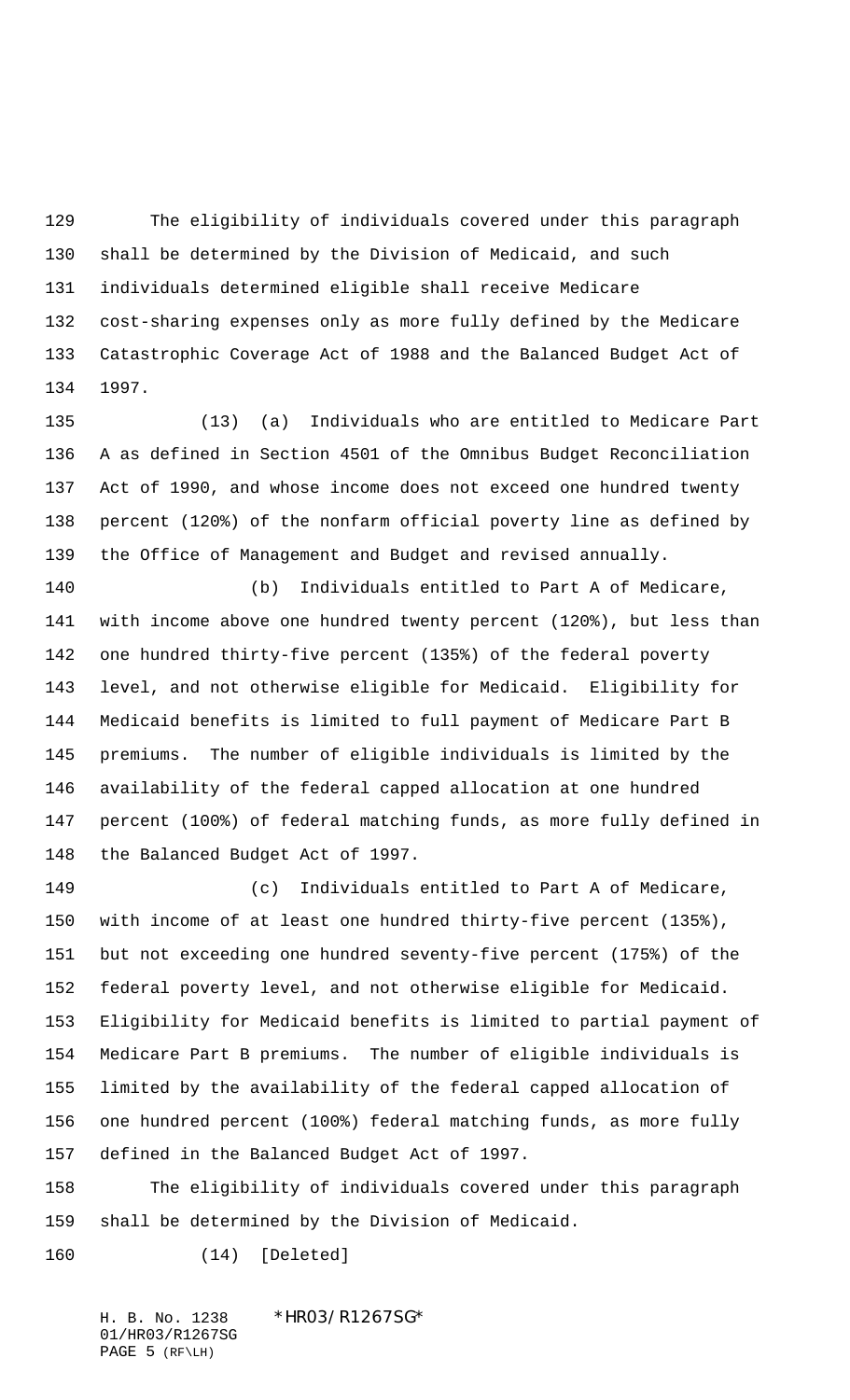(15) Disabled workers who are eligible to enroll in Part A Medicare as required by Public Law 101-239, known as the Omnibus Budget Reconciliation Act of 1989, and whose income does not exceed two hundred percent (200%) of the federal poverty level as determined in accordance with the Supplemental Security Income (SSI) program. The eligibility of individuals covered under this paragraph shall be determined by the Division of Medicaid and such individuals shall be entitled to buy-in coverage of Medicare Part A premiums only under the provisions of this paragraph (15).

 (16) In accordance with the terms and conditions of approved Title XIX waiver from the United States Department of Health and Human Services, persons provided home- and community-based services who are physically disabled and certified by the Division of Medicaid as eligible due to applying the income and deeming requirements as if they were institutionalized.

 (17) In accordance with the terms of the federal Personal Responsibility and Work Opportunity Reconciliation Act of 1996 (Public Law 104-193), persons who become ineligible for assistance under Title IV-A of the federal Social Security Act, as amended, because of increased income from or hours of employment of the caretaker relative or because of the expiration of the applicable earned income disregards, who were eligible for Medicaid for at least three (3) of the six (6) months preceding the month in which such ineligibility begins, shall be eligible 185 for Medicaid assistance for up to twenty-four (24) months; however, Medicaid assistance for more than twelve (12) months may be provided only if a federal waiver is obtained to provide such assistance for more than twelve (12) months and federal and state funds are available to provide such assistance.

H. B. No. 1238 \*HRO3/R1267SG\* 01/HR03/R1267SG PAGE 6 (RF\LH) (18) Persons who become ineligible for assistance under Title IV-A of the federal Social Security Act, as amended, as a result, in whole or in part, of the collection or increased collection of child or spousal support under Title IV-D of the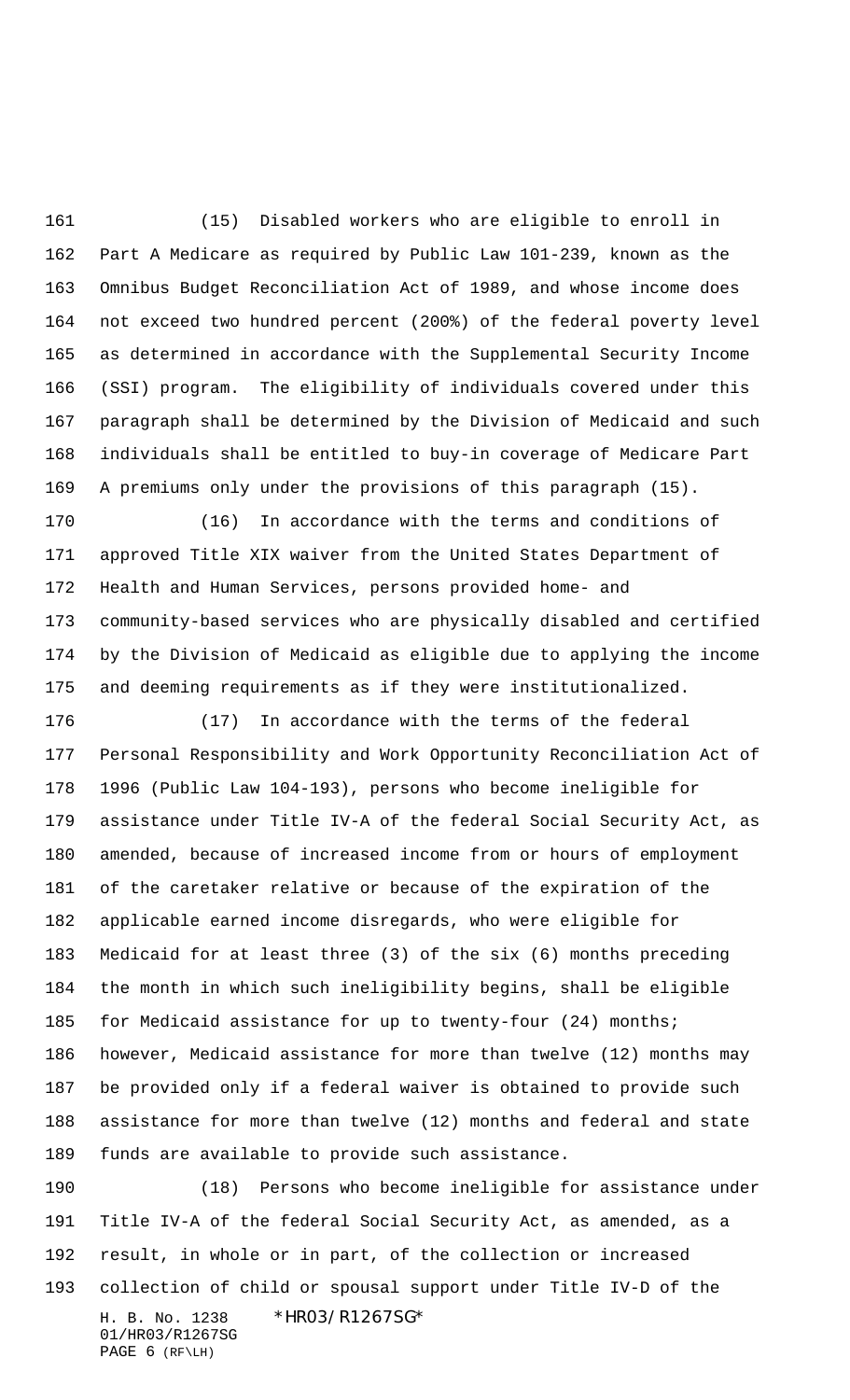federal Social Security Act, as amended, who were eligible for Medicaid for at least three (3) of the six (6) months immediately preceding the month in which such ineligibility begins, shall be eligible for Medicaid for an additional four (4) months beginning with the month in which such ineligibility begins.

 (19) Disabled workers, whose incomes are above the Medicaid eligibility limits, but below two hundred fifty percent (250%) of the federal poverty level, shall be allowed to purchase Medicaid coverage on a sliding fee scale developed by the Division of Medicaid.

 (20) Medicaid eligible children under age eighteen (18) shall remain eligible for Medicaid benefits until the end of a period of twelve (12) months following an eligibility determination, or until such time that the individual exceeds age eighteen (18).

 (21) Women of childbearing age whose family income does not exceed one hundred eighty-five percent (185%) of the federal poverty level. The eligibility of individuals covered under this paragraph (21) shall be determined by the Division of Medicaid, and those individuals determined eligible shall only receive family planning services covered under Section 43-13-117(13) and not any other services covered under Medicaid. However, any individual eligible under this paragraph (21) who is also eligible under any other provision of this section shall receive the benefits to which he or she is entitled under that other provision, in addition to family planning services covered under Section 43-13-117(13).

H. B. No. 1238 \*HR03/R1267SG\* 01/HR03/R1267SG PAGE 7 (RF\LH) The Division of Medicaid shall apply to the United States Secretary of Health and Human Services for a federal waiver of the applicable provisions of Title XIX of the federal Social Security Act, as amended, and any other applicable provisions of federal law as necessary to allow for the implementation of this paragraph (21). The provisions of this paragraph (21) shall be implemented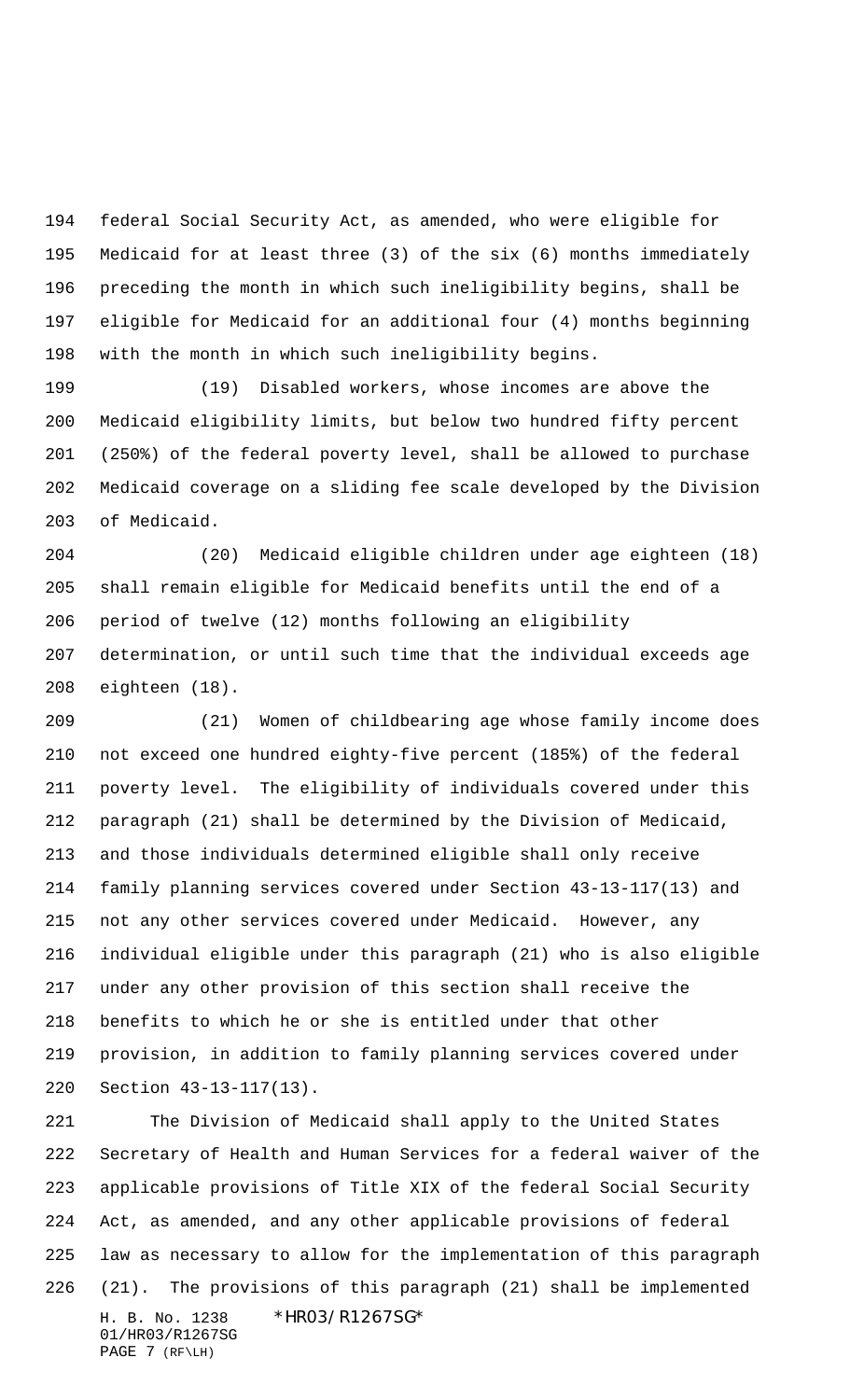from and after the date that the Division of Medicaid receives the federal waiver.

 (22) Persons who are workers with a potentially severe disability, as determined by the division, shall be allowed to purchase Medicaid coverage. The term "worker with a potentially severe disability" means a person who is at least sixteen (16) years of age but under sixty-five (65) years of age, who has a physical or mental impairment that is reasonably expected to cause the person to become blind or disabled as defined under Section 1614(a) of the federal Social Security Act, as amended, if the person does not receive items and services provided under Medicaid.

 The eligibility of persons under this paragraph (22) shall be conducted as a demonstration project that is consistent with Section 204 of the Ticket to Work and Work Incentives Improvement Act of 1999, Public Law 106-170, for a certain number of persons as specified by the division. The eligibility of individuals covered under this paragraph (22) shall be determined by the Division of Medicaid.

 The Division of Medicaid shall apply to the United States Secretary of Health and Human Services for a federal waiver of the applicable provisions of Title XIX of the federal Social Security Act, as amended, and any other applicable provisions of federal law as necessary to allow for the implementation of this paragraph (22). The provisions of this paragraph (22) shall be implemented from and after the date that the Division of Medicaid receives the federal waiver.

H. B. No. 1238 \*HR03/R1267SG\* (23) Individuals who would be eligible for services in a nursing home but who live in a noninstitutional setting, whose income does not exceed the amount prescribed by federal regulation for nursing home care, and who regularly expend more than fifty percent (50%) of their monthly income on prescription drugs and over-the-counter drugs.